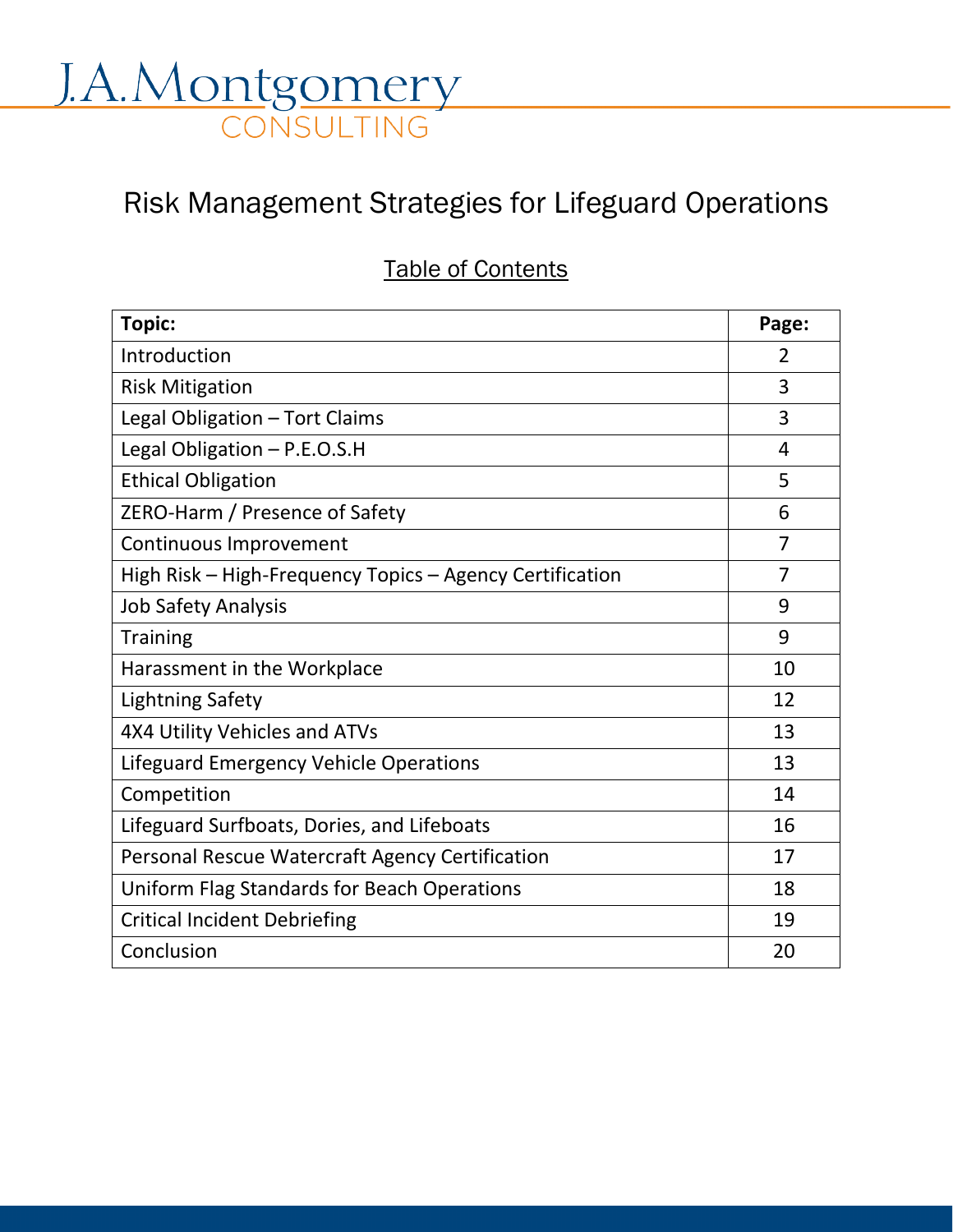#### **Introduction**

The purpose of this document is to provide our New Jersey Counties Excess Joint Insurance Fund members with risk management strategies for Lifeguard Operations. The length and scope of this document are limited, and there may be several other topics of discussion that are not covered, but the idea is to promote serious thought about what we can do to mitigate the risks associated with this operation. The goal is to engage in the continuous improvement process by enhancing lifesaving operations by identifying and implementing best business practices, to protect our personnel from physical and mental injury, and to mitigate the risks and challenges of litigation.

Over the years, the Loss Time Accident Rate has dropped in government operations, and this is due to the long-term commitment of the New Jersey Municipal Excess Liability Fund and the Municipal Joint Insurance Funds have placed on safety.

It is well understood that many of our personnel engage in high-risk operations that may result in serious bodily injury and or death to self or others. Mitigating these risks through proper supervision and training is the key to reducing that risk. The safety engineering axiom that best describes the challenge states:

*"Any dangerous act will cause an accident if repeated often enough, and any dangerous condition will cause an accident if it remains uncorrected long enough."*

Recognizing this challenge is why we need to commit ourselves to the process of identifying the risks, researching best practices, implementing change, supervising our personnel, and providing effective training programs that will create understanding and commitment to the lifeguard profession.

Every municipal lifeguard operation is unique!

Location, tidal water, resources, equipment, environment, and personnel are just a few of the factors that make each operation unique. One size does not fit all, and to justify operations, every organization should go through a process to develop a plan of action that addresses its concerns. Many organizations use either the S.A.R.A. process or a GAP Analysis to determine their strengths, weaknesses, and opportunities to improve performance.

S.A.R.A. process: **Scan** for threats and vulnerabilities, **Analyze** why they exist, research best business practices, develop action plans and then **Respond** by implementing a plan of action

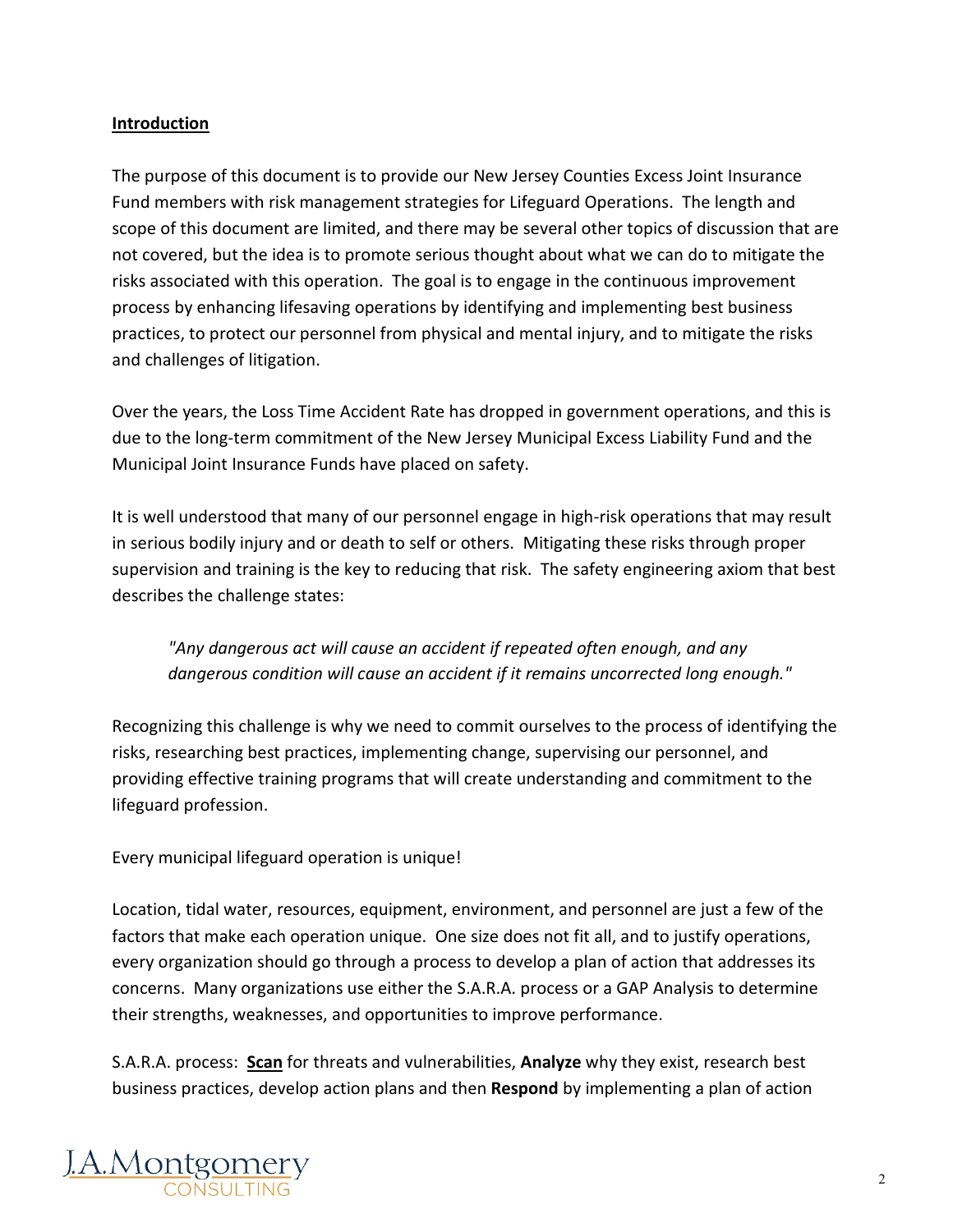that addresses the identified risks. **Assessment** is the final step and probably one of the most important ones too. Constantly monitoring and assessing the operations' effectiveness, finetuning your responses, eliminating action plans that are not effective, re-designing response plans, and improving our training efforts.

G.A.P. Analysis: A gap analysis is a process used by organizations to compare their current performance with their desired, expected performance. This analysis is used to determine whether an organization is meeting expectations and using its resources effectively.<sup>[1](#page-2-0)</sup>

#### **Risk Mitigation**

There are several risks that can damage an organization, and some of those risks include:

- Ignoring it,
- Going through the motions to check off the boxes,
- Failing to understand the data that was collected,
- Failing to go through a decision-making process,
- Depending on subjective judgments,
- Relying too much on experience and tradition

Failing to engage and follow through on the process has led to injuries, deaths, ruined careers, and monetary loss.<sup>[2](#page-2-1)</sup>

#### **Legal Obligation – Tort Claims**

The State of New Jersey is the most litigious State in the Union. Over the years, "Immunity" has changed from government entities being completely immune to our current state of affairs under New Jersey State Statute Title 59 – Claims Against Public Entities (Subtitle – New Jersey Tort Claims Act).

### Resources: <https://law.justia.com/codes/new-jersey/2019/title-59/>

Grubb, David N., (2020). "*The Power of Collaboration."* Municipal Excess Liability Joint Insurance Fund & P.E.R.M.A. Risk Management Services, Parsippany, NJ.

Leaders and managers need to familiarize themselves with this statute. The importance of understanding the difference between "May" and "Shall" may determine if you can use the immunity defense during litigation. If the law, your rules, and policies say "May," you have

<span id="page-2-1"></span><span id="page-2-0"></span><sup>2</sup> https://hubbardresearch.com/risk-management-modeling/



<sup>1</sup> https://www.investopedia.com/terms/g/gap-analysis.asp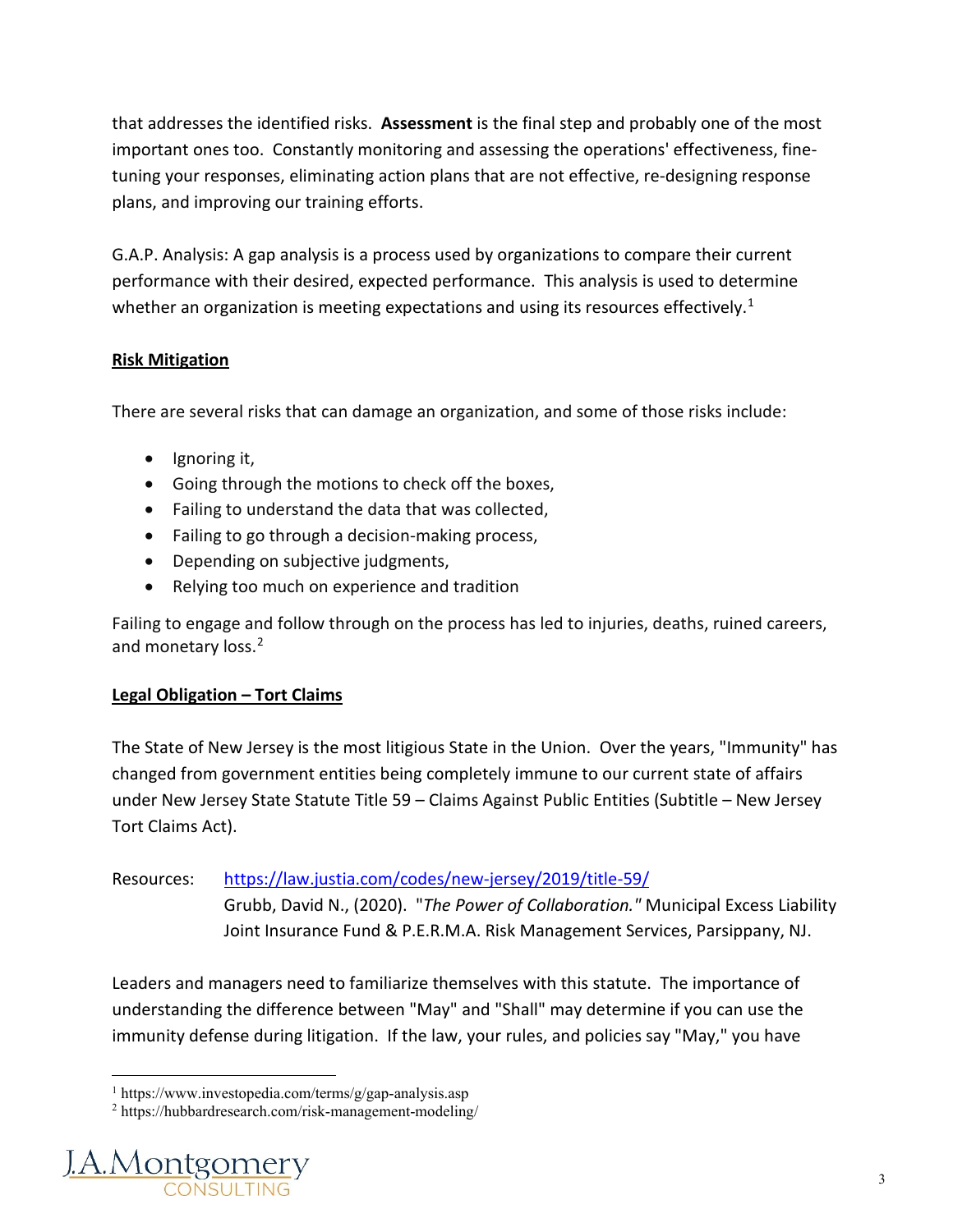discretion, and you may be protected. If the law, your rules, and policies say you "Shall or Will, you have a ministerial duty to ensure that you act. If you fail to act, liability may be attached. Remember that immunity is not automatic. The case must be presented to a judge to determine whether immunity applies. This is why record-keeping, background investigations, training, certifications, counseling, and operational reports play an essential role in defending an employee and the County's actions.

One important note that employers and employees need to be familiar with is that under NJ Rev Stat § 59:3-14. Public employee immunity-exception:

*a. Nothing in this act shall exonerate a public employee from liability if it is established that his conduct was outside the scope of his employment or constituted a crime, actual fraud, actual malice, or willful misconduct.*

*b. Nothing in this act shall exonerate a public employee from the full measure of recovery applicable to a person in the private sector if it is established that his conduct was outside the scope of his employment or constituted a crime, actual fraud, actual malice, or willful misconduct.*

*L.1972, c. 45, s. 59:3-14.*

#### **Legal Obligation - Public Employees Occupational Safety and Health (P.E.O.S.H.)**

The New Jersey Department of Health – P.E.O.S.H. requires public employers to maintain a safe and healthy workplace for public employees. P.E.O.S.H. recommends that employers take an active role by communicating with workers (training, coaching, and counseling) to help improve workplace safety and health. Employers should communicate with workers regularly and encourage them to identify hazards, suggest solutions, and report incidents, injuries, and illnesses promptly.<sup>[3](#page-3-0)</sup> This open process of communication may bump into the tradition of organizations that have a strict chain of command, but leaders need to re-think the process, as open communication may improve operational effectiveness and procedures. Employees should be well aware that this open communication process may be curtailed during a critical incident where immediate action is needed to save a person from serious bodily injury or death.

Employers are also required to ensure that workers exposed to hazards are informed of their exposure and are trained to recognize those hazards, take protective measures, and follow

<span id="page-3-0"></span><sup>3</sup> https://www.nj.gov/health/workplacehealthandsafety/peosh/public-employers/

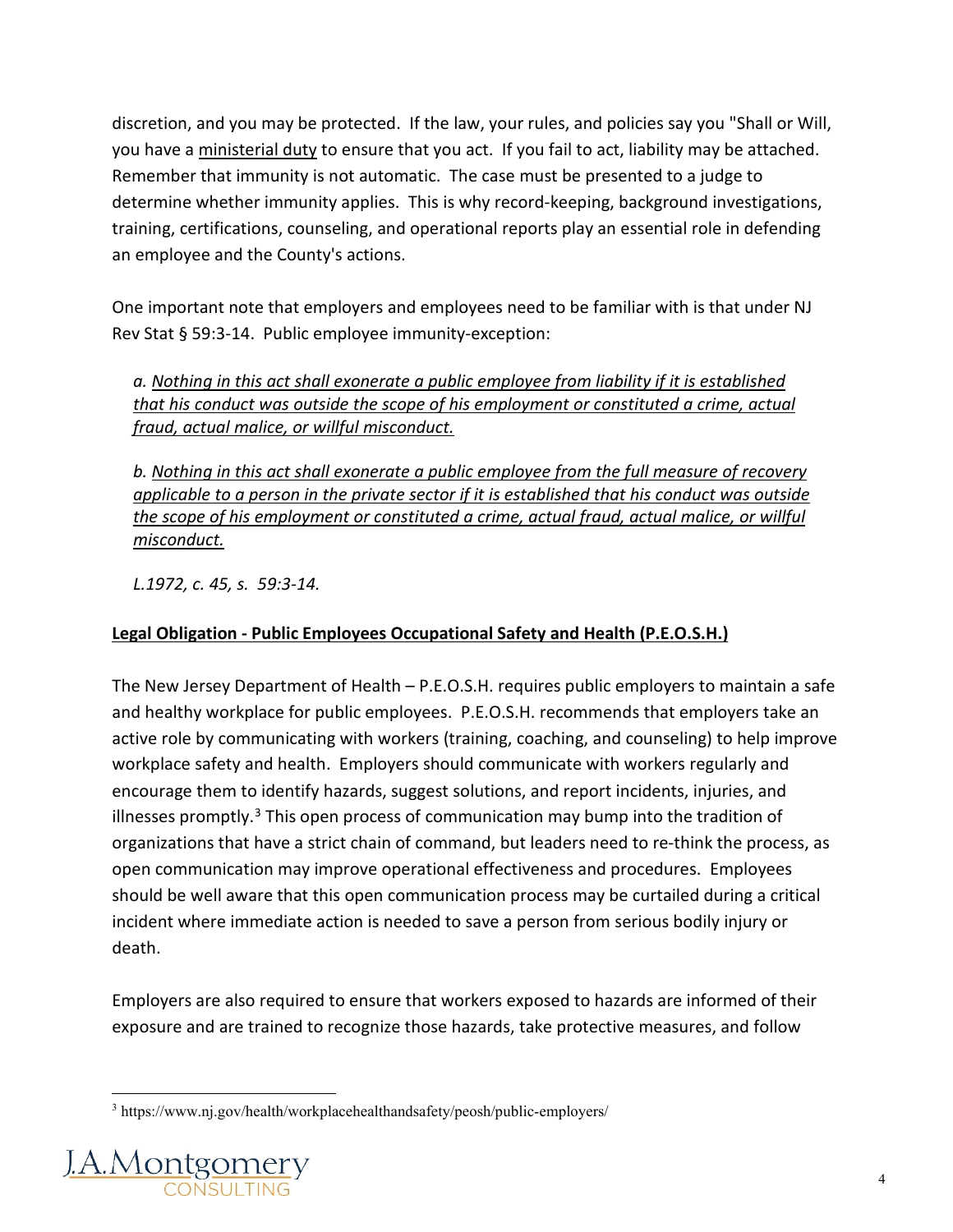emergency procedures.[4](#page-4-0)

An effective safety and health program takes the commitment and energy of many individuals, and that includes both employers and employees. Implementation starts at the top; showing concern and commitment are key to making this work.[5](#page-4-1)

The New Jersey Department of Health requires all employers to conduct a Right To Know Survey. Every County must have an Employer Responsible R.T.K. Official (E.R.R.O.). Identify who this person is and ensure that your facility is surveyed. Chemical exposures can cause short and long-term health issues. Please access this [link](https://nj.gov/health/workplacehealthandsafety/right-to-know/#:%7E:text=The%20New%20Jersey%20Worker%20and,hazardous%20substances%20at%20their%20workplaces.) to the New Jersey Department of Health – Workplace Health and Safety for additional information on this topic.

#### **Ethical Obligation**

We have an ethical obligation. In most cases where public safety is the agency's mission, the employee is required to take an oath of office when appointed (N.J. Rev. Stat § 41:1-3). (*For additional guidance on the need to require an Oath of Office, please contact your Municipal Attorney*).

Supervisors need to re-check this oath as it usually contains a clause stating that "I will faithfully, impartially and justly perform all the duties of the office of according to the best of my ability." This oath was brought to the jury's attention in a recent criminal trial. The officer (public safety official) was described as being incompetent because they failed to conduct a safety check on their Taser as required by Department policy and procedures. The allegation was then made that the officer violated their oath of office. Having policy and procedures in place is good but showing that you and your agency are following these practices is better.

This was a criminal trial, but the same question has been raised in civil actions. During depositions or a trial, the plaintiff's attorney will read a policy or procedure and then ask the witness, supervisor, or defendant if they fulfilled their oath of office by performing to the best of their abilities. When done in front of a jury, this can be an intimidating question as the jury listens intently, wondering if you did your job!

Once they are finished questioning the defendants and their supervisors, they will bring in an "expert" to testify about the organization's personnel and operations. Rest assured, the report

<span id="page-4-1"></span><span id="page-4-0"></span><sup>5</sup> https://www.nj.gov/health/workplacehealthandsafety/peosh/public-employers/



 $4$  Ibid.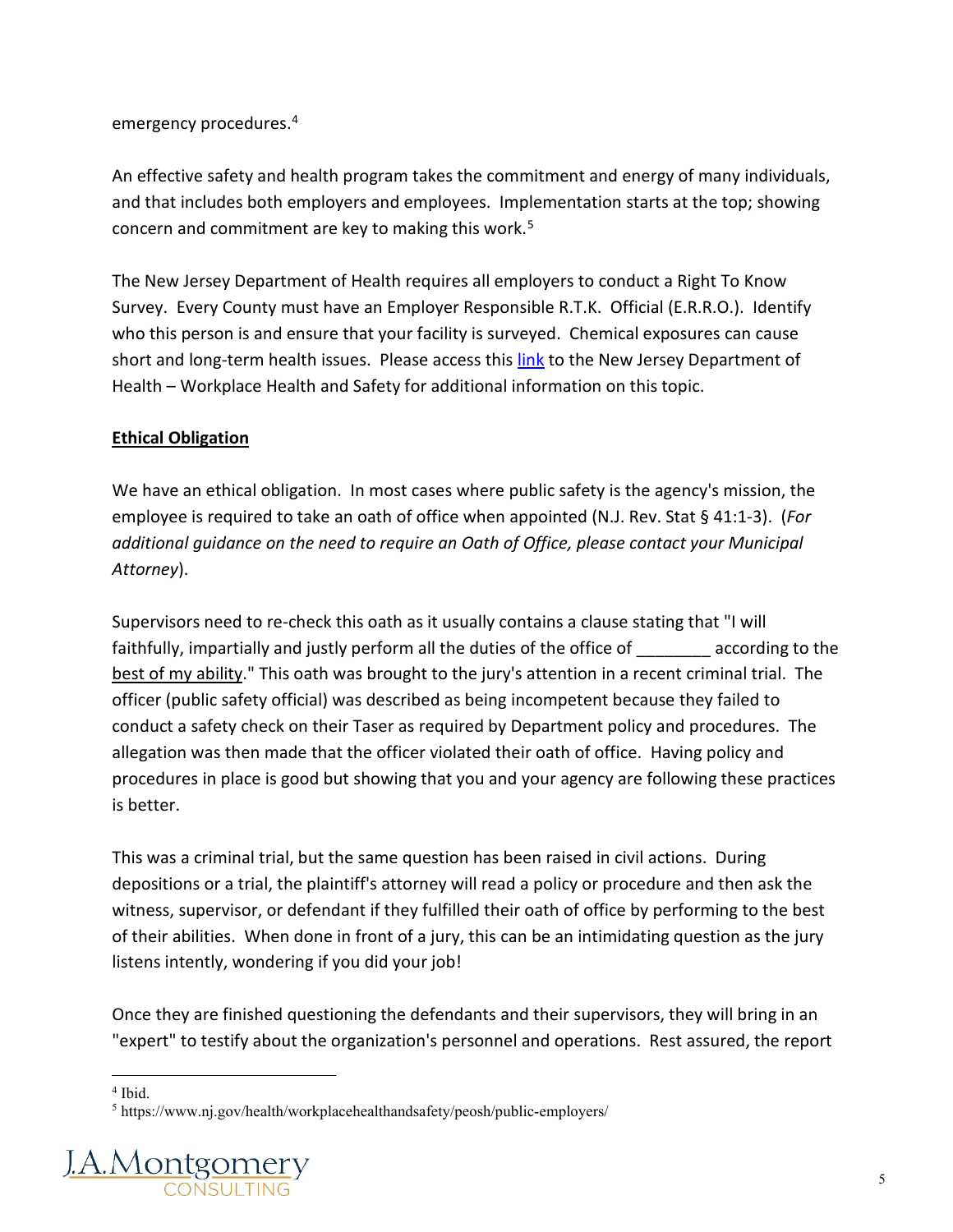will most likely be full of negatives, with allegations that best business practices were not implemented and the supervisors were incompetent.

The experts will use public documents from the United States Lifesaving Association, South Jersey Lifeguard Chief's Association, American Red Cross Lifeguard Manual, the New Jersey Department of Environmental Protection Lifeguard Manual / State-Operated Ocean Beach Manual, and any other documents that would assist them with the case. These are a few of the resources that can be referenced and used to identify best business practices.

#### **Zero Harm – Presence of Safety**

We need to begin the journey to a Zero-Harm Workplace. Zero harm focuses on the presence of safety, while zero incidents focuses on its absence.

Many organizations just look at their trailing indicators, but they fail to look at safety processes. The Zero-Harm approach focuses on procedures and training to ensure workers stay safe and not cut corners for some small gain. Eventually, all of these "corner cuts" lead to a decline in decision-making and performance, which may lead to a catastrophic injury or loss. The (1) Degree / Aggregation of Marginal Gains chart below shows how declines in performance can create a very big gap between people who make slightly better decisions on a daily basis and those who don't. Leaders and supervisors need to direct their attention to this phenomenon and assist their employees with maintaining safe practices by making good decisions.



Source: Wildwood Beach Patrol, New Jersey

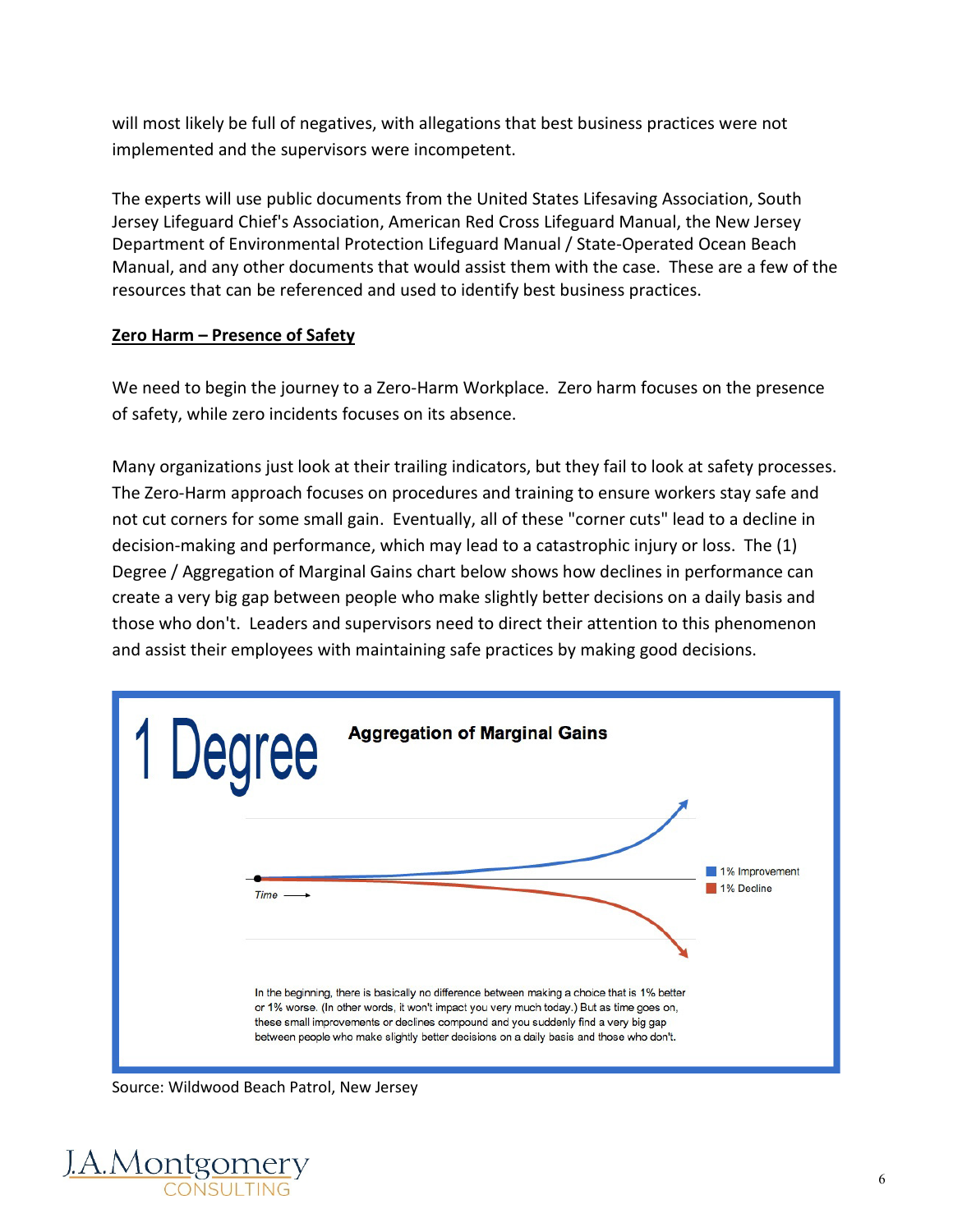#### **Continuous Improvement**

Elected officials, managers, and department leaders need to engage in the process of continuous improvement. Leaders who fail to engage in the CI process and depend solely on the tradition of past practices will eventually fail. The organization will pay the price in terms of morale, reputation, and in many cases, financially.

#### **High Risk – High-Frequency Topics: (Based on research and Best Business Practices)**

#### *Agency Certification:*

New Jersey is the most litigious State in the Union. Fee shifting, where the plaintiff's attorney can file for and receive compensation for their services, is not directly related to the plaintiff's success in the case. If the plaintiff wins \$1.00, the plaintiff's attorney will receive compensation for their fees from the municipal entity. The Law Against Discrimination, the Conscientious Employee Protection Act (C.E.P.A.), failure to train, negligent hiring and retention, and failure to supervise are some of the allegations that may be made against a government entity, a supervisor, or an employee. To mitigate these risks, training and best practices need to be implemented to protect our employees from unwarranted harassment.

To promote effectiveness and identify best practices, lifeguard agencies need to comply with the New Jersey Department of Health - Public Recreational Bathing Code. There are national and local organizations that certify lifeguard agencies. The chief or person in charge of the operation needs to do the research to ensure that the certifying body meets the needs of the organization and the State Code.

Conduct a needs assessment; this may be a real challenge as you want to ensure that you are not just using an organization to check boxes off in case litigation occurs. When searching for a certifying agency, review the organization's mission statement to determine if your agency's goals align with its mission. The organization should emphasize the need for training and implementing best business practices.

The United States Lifeguard Association (U.S.L.A.) is one example of an organization that Certifies agencies.

*The United States Lifesaving Association is America's nonprofit, professional association of beach lifeguards and open water rescuers. The U.S.L.A. works to reduce the incidence of death and injury in the aquatic environment through public education, national* 

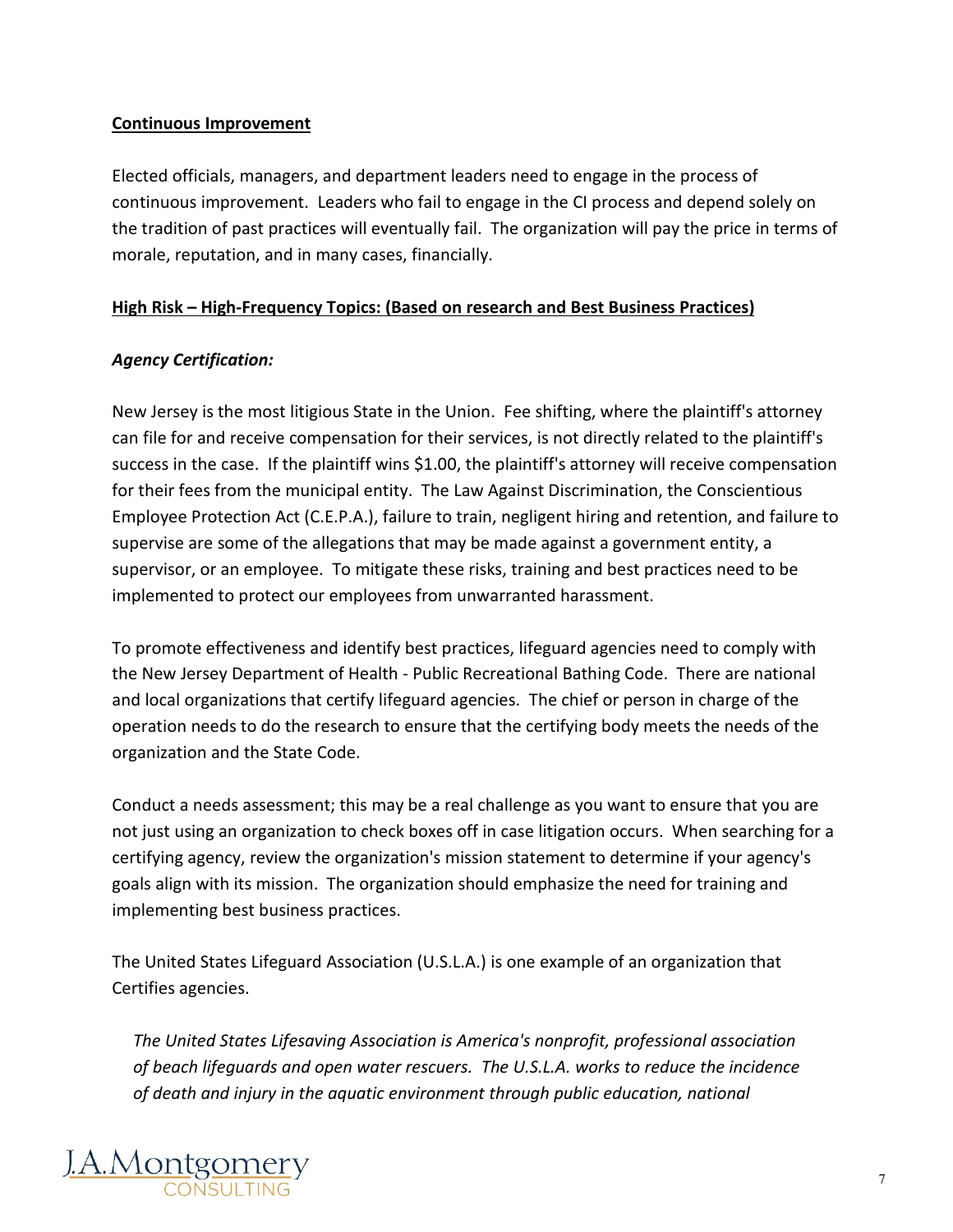*lifeguard standards, training programs, promotion of high levels of lifeguard readiness, and other means.[6](#page-7-0)*

The U.S.L.A. concluded that a single rigid training program covering widely varying conditions in open water areas throughout the United States would be prohibitively lengthy.<sup>7</sup> U.S.L.A. therefore designed a program with core instruction in basic lifesaving techniques, but one which requires local employers to adjust the training within established parameters, to address local conditions. For this reason, a lifeguard trained under the U.S.L.A. system must be re-trained if the lifeguard moves to another area.<sup>[8](#page-7-2)</sup>

Please note the U.S.L.A. does not "certify" lifeguards or lifeguard instructors. Instead, U.S.L.A. certifies lifeguard employers, including their training programs and standards, which follow U.S.L.A. guidelines. The U.S.L.A. certification system is therefore, in effect, an accreditation system for local lifeguard training programs.<sup>[9](#page-7-3)</sup> Certification guidelines can be accessed at [www.usla.org/certification.](http://www.usla.org/certification)

This supports the position of J. A. Montgomery Consulting that a "Risk Assessment" should be conducted to identify the unique challenges of every jurisdiction. One important note to make is that the U.S.L.A. guidelines are consistent with best practices, but agencies are encouraged to surpass these standards and exceed the current norms by identifying new techniques and equipment that will enhance their operations.<sup>[10](#page-7-4)</sup>

Certification Requirements for the U.S.L.A. can be found at this [link.](https://cdn.ymaws.com/www.usla.org/resource/resmgr/guidelines/USLA_Guideline_001_Certifica.pdf)

The New Jersey Department of Health provides a list of current agencies that are [certified](chrome-extension://efaidnbmnnnibpcajpcglclefindmkaj/viewer.html?pdfurl=https%3A%2F%2Fwww.nj.gov%2Fhealth%2Fceohs%2Fdocuments%2Fphss%2FRecCertList.pdf&clen=816745) to provide training to oceanfront and tidal waters lifeguards.

| United States Lifesaving Association (USLA) ---------------------------3-year certification     |  |
|-------------------------------------------------------------------------------------------------|--|
| South Jersey Lifeguard Chiefs Association ---------------------------- Annual certification     |  |
| North Shore Lifeguards Association ----------------------------Annual certification             |  |
|                                                                                                 |  |
| NJ Certification United States Lifesaving Association -------------------- Annual certification |  |

<span id="page-7-4"></span><span id="page-7-3"></span><span id="page-7-2"></span><span id="page-7-1"></span><span id="page-7-0"></span><sup>&</sup>lt;sup>10</sup> https://cdn.ymaws.com/www.usla.org/resource/resmgr/guidelines/USLA\_Guideline\_001\_Certifica.pdf



<sup>6</sup> https://www.usla.org/page/MISSION

<sup>7</sup> https://cdn.ymaws.com/www.usla.org/resource/resmgr/guidelines/USLA\_Guideline\_001\_Certifica.pdf

<sup>8</sup> https://cdn.ymaws.com/www.usla.org/resource/resmgr/guidelines/USLA\_Guideline\_001\_Certifica.pdf

<sup>&</sup>lt;sup>9</sup> https://cdn.ymaws.com/www.usla.org/resource/resmgr/guidelines/USLA Guideline 001 Certifica.pdf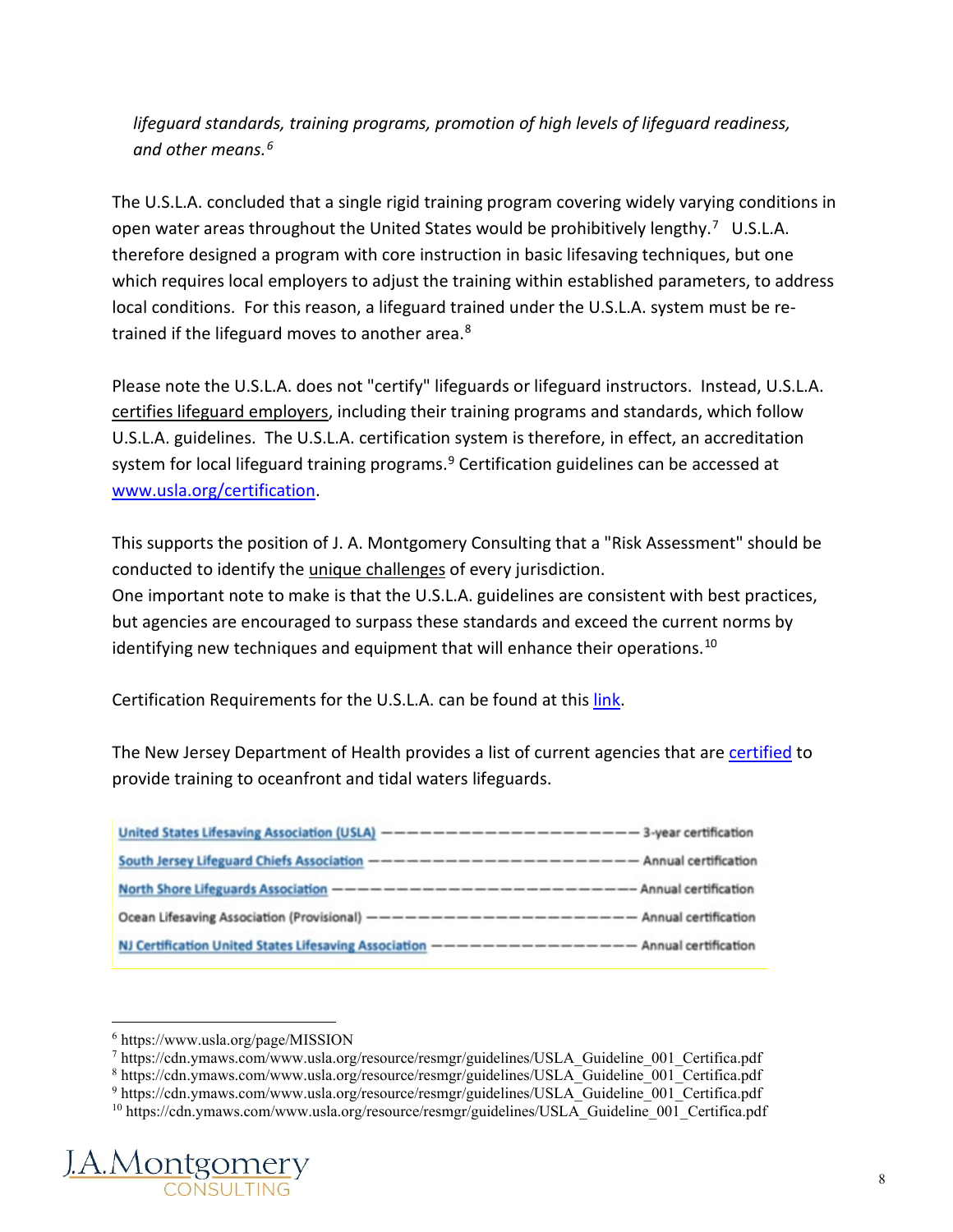#### **Job Safety Analysis**

Under 29 CFR 1910.132, employers are required to assess the workplace to determine if hazards that require the use of personal protective equipment are present or are likely to be present. If hazards or the likelihood of hazards are found, employers must select and have affected employees use properly fitted P.P.E. suitable for protection and existing hazards.

P.E.O.S.H. reports that failing to conduct a "Job Safety Analysis" is a commonly cited area of concern, which may lead to employer sanctions and or fines. Proof of these analyses needs to be ready for inspection. The analysis needs to identify the hazards and the procedures taken to determine and ensure that personal protective equipment is provided, used, and maintained in a sanitary and reliable condition whenever it is necessary to prevent injury. This includes protection of any part of the body from hazards through absorption, inhalation, or physical contact.<sup>[11](#page-8-0)</sup>

#### **Training**

Comprehensive safety training programs that are effective reduce risk and increase safety. We want our employees to be safe and successful by creating a culture of safety that overcomes complacency. We need to stop managing people and start coaching and counseling our personnel. Repetition is good, but just going through the motions and checking off boxes leads to complacency, and our personnel lose their proficiency edge. Complacency is a state of decreased external awareness and reduced sensitivity to hazards. The solution to complacency is to reengage the employee by asking questions.<sup>[12](#page-8-1)</sup>

*There are at least four good times to be asking questions. First, when the group is starting the day or a task together (Roll Call, Training Events, Departmental Meeting). Second, when an individual is starting a task or switching to a different task. Third, when there is some type of pressure element such as time, visibility, or interpersonal conflict. Fourth, when people are engaged in repetitive work. (Lipinski, Sharon. How to Overcome Safety Complacency in the Workplace, E.H.S. Today, 1/10/2022).*

When litigation occurs, state-mandated training requirements, certification requirements, and supplemental training will all be scrutinized by a plaintiff's attorney. Complete records need to be maintained, acknowledgment forms, and if required, copies of testing material and answer

<span id="page-8-1"></span><span id="page-8-0"></span><sup>12</sup> https://www.ehstoday.com/training-and-engagement/article/21213341/how-to-overcome-safety-complacency-inthe-workplace



<sup>&</sup>lt;sup>11</sup> https://www.govregs.com/regulations/title29\_chapterXVII\_part1910\_subpartI\_section1910.132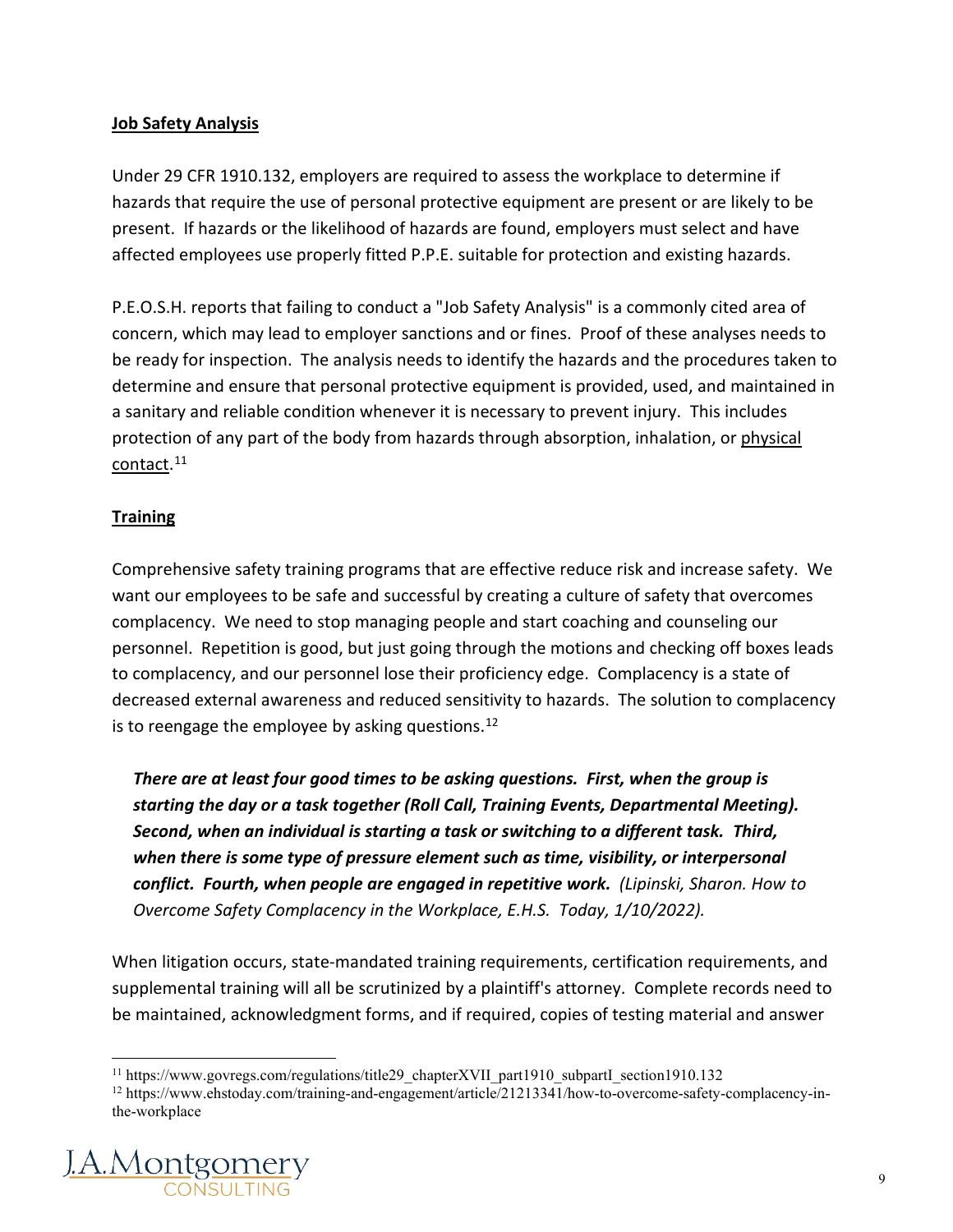sheets. Procedures need to be outlined as to how the "wrong answers" were addressed. Verifying that a one-on-one review was completed, explaining the "why" the answer was wrong, having the employee acknowledge through an explanation that they understand the question and the correct answer (procedures).

Create a training checklist for each employee based on assignments and level of expertise. The checklist should include all of the mandatory training programs that must be completed before the lifeguard is deployed. This information should be maintained in the employee's personnel file.

Resources: Ocean and Tidal Waters Lifeguard Certification Live Virtual Training: Dealing with Difficult People

#### **Harassment in the Workplace**

In recent years, there has been a dramatic increase in lawsuits alleging workplace discrimination and harassment. Employees are no longer willing to accept employment-related bad behavior and look to the courts for relief.<sup>[13](#page-9-0)</sup>

Statutory Law: N.J.S.A. 10:5-1 et seq., this act shall be known as "Law Against Discrimination." It shall be an unlawful employment practice, or as the case may be, unlawful discrimination for an employer because of the race, creed, color, national origin, ancestry, age, marital status, civil union status, domestic partner status, affectional or sexual orientation, genetic information, pregnancy, or breastfeeding, sex, gender identity or expression, disability, or atypical hereditary cellular or blood trait of any individual, or because of the refusal to submit to a genetic test or make available the results of a genetic test to an employer, to refuse to hire or employ or to bar or to discharge or require to retire, unless by lawful considerations other than age, from employment such individual or to discriminate against an individual in compensation or in terms, conditions or privileges of employment…

#### <https://www.nj.gov/oag/dcr/downloads/NJ-Law-Against-Discrimination.pdf>

The act also allows for "fee-shifting," where the defendant must pay the plaintiff's legal bills if there is an award. As a result, legal costs now represent approximately 70% of the total cost of employment practice actions. There is no proportionality between the jury award and the

<span id="page-9-0"></span><sup>&</sup>lt;sup>13</sup> Grubb, David N. (2020) "The Power of Collaboration Risk Management for Local Officials." Municipal Excess Liability Joint Insurance Fund and PERMA Risk Management Services, Parsippany, NJ. (p. 42)

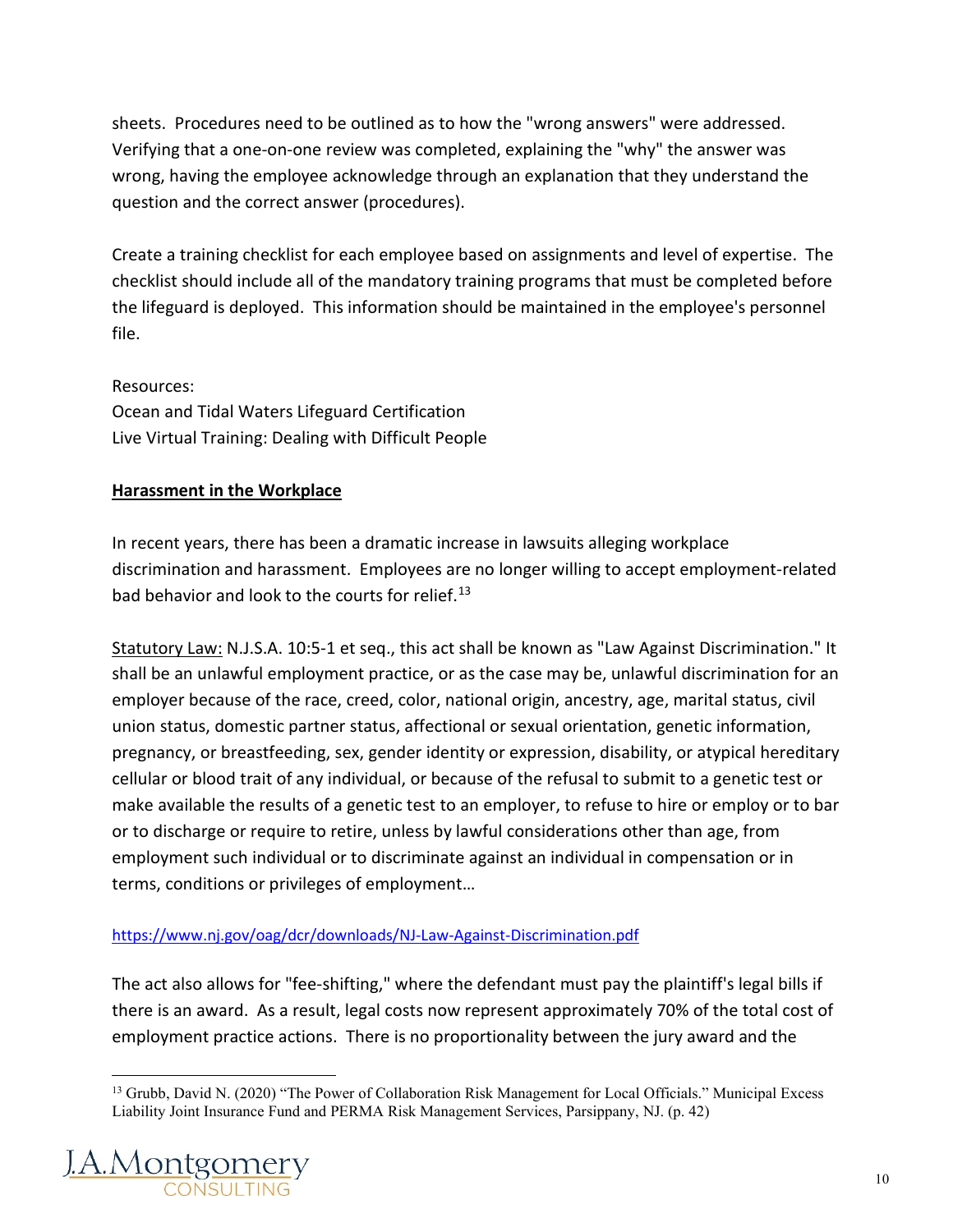attorney fees.<sup>[14](#page-10-0)</sup>

Case Law: In Mancini v. Township of Teaneck (A-18-03) (2004), the Court found that even lowlevel sexual harassment is actionable if a reasonable woman could believe that the working environment is hostile, and the employer lacked an effective anti-harassment program. Further, the Court ruled that if there was harassment during the period allowed under the statute of limitations, then the prior activity can also be included.

Case Law: Lehmann v. ToysR'Us, Inc. 132 N.J. 587 (1993). The Court determined that an employer's liability for damages when an employee raises a hostile work environment discrimination claim against a supervisor:

- 1. An employer will be strictly liable for equitable damages and relief
- 2. An employer may be vicariously liable under agency principles for compensatory damages that exceed equitable relief; and
- 3. an employer will not be liable for punitive damages unless the harassment was authorized, participated in, or ratified by the employer

Supervisors can and will be held accountable for harassment in the workplace. The line between liability and non-liability is not always clear. The Court has established specific guidelines for what an employer must put in place to have any real defense in employment litigation.<sup>[15](#page-10-1)</sup>

Supervisors need to monitor the workplace and take action to curtail any form of harassment. This means that locker room banter and joking around cannot be tolerated in the workplace.

For supervisors, preparation is key. Conduct a web search on Lifeguard harassment cases in the State of New Jersey, and several hits (examples) will emerge. These are cases that should be studied by supervisory personnel. They include low-level and egregious examples of harassment cases that have been or are in the process of being litigated. Cases include allegations of improper touching, sexually explicit comments, the use of social media to post pictures, texting, and creating a hostile work environment. Several cases were settled, and others are pending awaiting mediation and or trial. Supervisory personnel need to uphold the law (LAD and CEPA) and maintain an environment that is free from all types of harassment and retaliation.

<span id="page-10-1"></span><span id="page-10-0"></span><sup>&</sup>lt;sup>15</sup> Grubb, David N. (2020) "The Power of Collaboration Risk Management for Local Officials." Municipal Excess Liability Joint Insurance Fund and PERMA Risk Management Services, Parsippany, NJ. (p.50).



<sup>14</sup> Ibid. p. 43.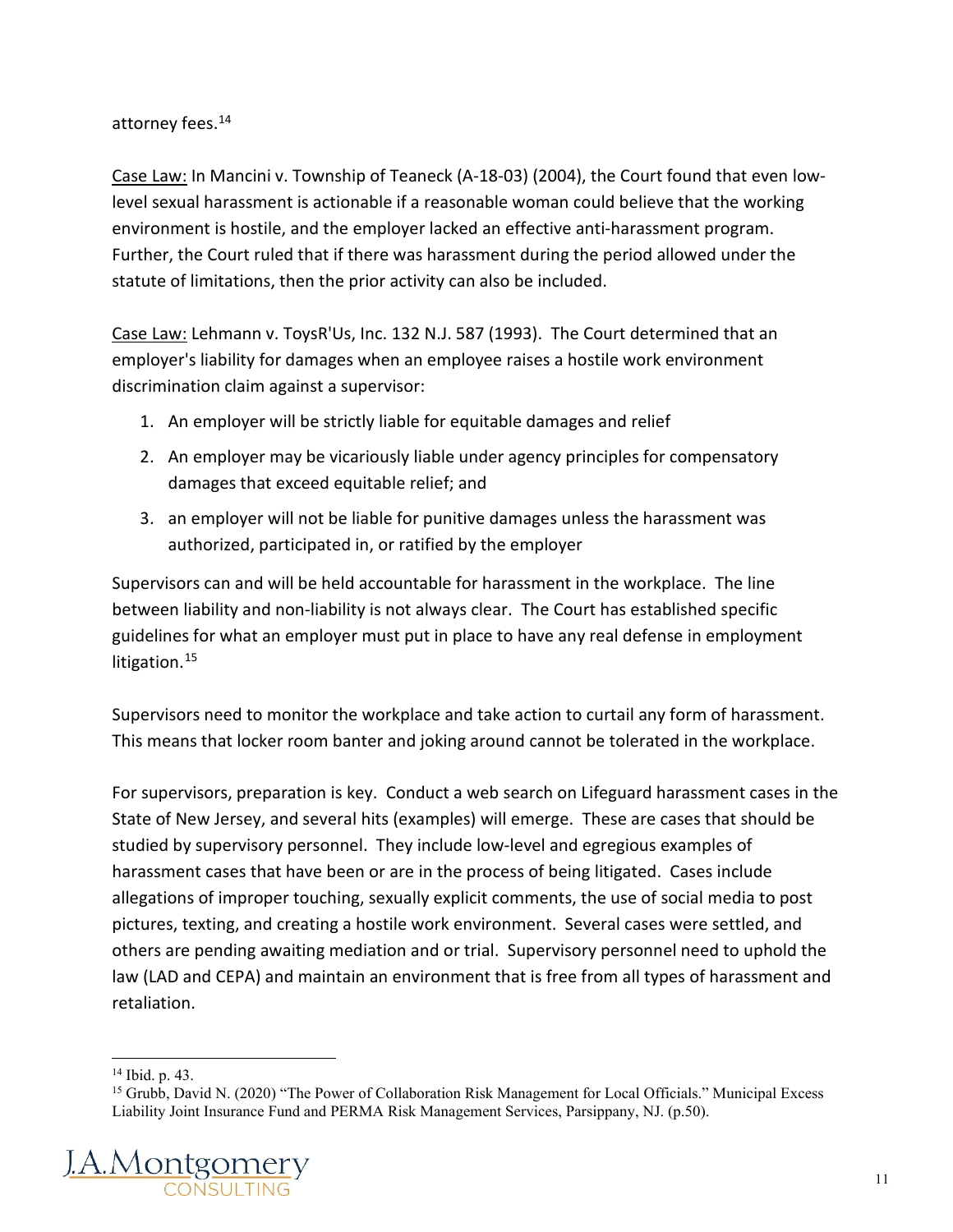#### **Lightning Safety**

According to the National Weather Service, there were two lighting fatalities in New Jersey in 2021. One event was a lifeguarding incident and the second incident occurred on a golf course. U.S. Lightning Fatalities between 2010-and 2021 included the deaths of (63) females and (222) males.<sup>[16](#page-11-0)</sup> Lightning is a major cause of storm-related deaths in the United States.<sup>[17](#page-11-1)</sup> Lightning strikes should be a recognized hazard, and municipalities with Lifeguard operations need to develop response policies and install monitoring equipment designed to mitigate these risks.

- 1. Model U.S.L.A. Lightning Safety Guideline USLA Guideline 006 Lightning.pdf (ymaws.com)
- 2. Develop an Emergency Action Plan [https://www.usla.org/resource/resmgr/docs/lightning\\_model\\_eap.doc](https://www.usla.org/resource/resmgr/docs/lightning_model_eap.doc)
- 3. U.S.L.A. position statement on Lightning Safety [https://cdn.ymaws.com/www.usla.org/resource/resmgr/Guidelines/USLA\\_Guideline\\_00](https://cdn.ymaws.com/www.usla.org/resource/resmgr/Guidelines/USLA_Guideline_006_Lightning.pdf) [6\\_Lightning.pdf](https://cdn.ymaws.com/www.usla.org/resource/resmgr/Guidelines/USLA_Guideline_006_Lightning.pdf)
- 4. O.S.H.A. Fact Sheet Lightning Safety When Working Outdoors <https://www.osha.gov/sites/default/files/publications/OSHA3863.pdf>
- 5. Equipment research
	- a. Effectiveness and reliability (backup systems)
	- b. Portable versus ones that are integrated into a computer system
	- c. Power connections, battery backups
	- d. Length of beach and long-range detection systems
	- e. Pop up storms versus tracked radar storms
- 6. Training Personnel
	- a. Emergency action plan
	- b. Test personnel/tabletop exercises
- 7. Warnings and Communications
	- a. Notification systems and procedures for lifeguards
	- b. Notification systems and procedures for bathers
- 8. Legal responsibility/notification to bathers and safety of lifeguards
	- a. Number of notifications to bathers
	- b. Abandon beach/lifeguard safety
- 9. First Aid and E.M.S. Dispatch for Lightning Injuries<sup>[18](#page-11-2)</sup>

<span id="page-11-2"></span><span id="page-11-1"></span><span id="page-11-0"></span><sup>18</sup> https://www.usla.org/general/custom.asp?page=Lightning



<sup>16</sup> https://www.weather.gov/safety/lightning-fatalities

<sup>17</sup> https://www.weather.gov/safety/lightning-odd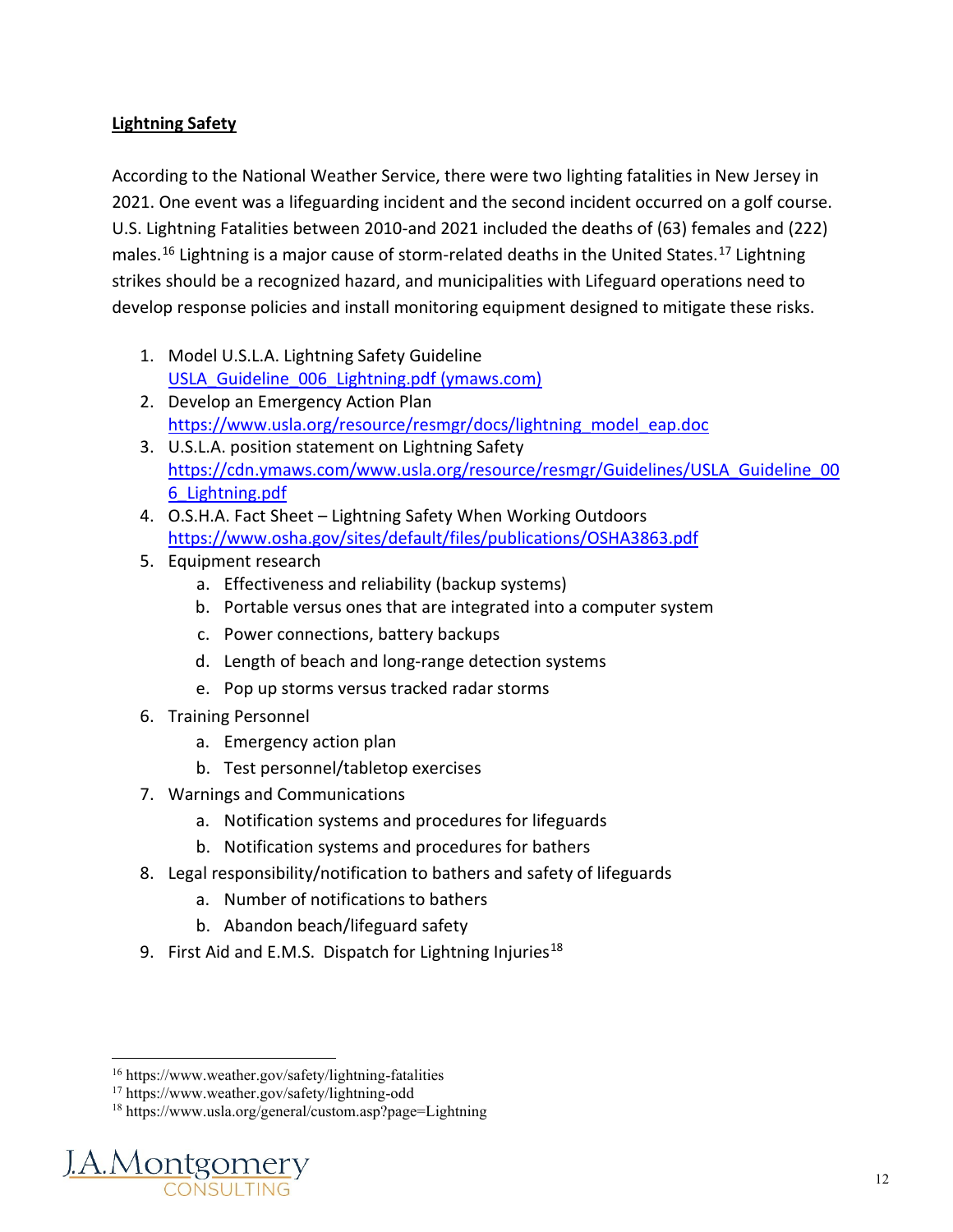#### **4 X4 Utility Vehicles and ATVs**

In recent years ATVs have been purchased and deployed by Lifeguard Departments throughout New Jersey. They are practical tools for transporting a person(s) for general patrol and emergency operations equipment.

Before deploying this equipment, management needs to go through a process to ensure that they are being deployed safely and legally.

- 1. Conduct a Job Hazard Assessment(s)- [Job Hazard-PPE Forms & Assessments.](https://jamontgomery.egnyte.com/fl/Oui8V9qwkc)
- 2. Needs assessment types of ATVs being purchased, size, signals, horsepower, and safety equipment need to be taken into consideration. Training by manufacturer
- 3. Management's commitment to ensuring that the vehicles are being operated in a safe manner
- 4. The owner's manual that came with the equipment must be reviewed and used as a training tool. Always comply with the manufacturer's recommendations – document the training.
- 5. Maintenance, comply with the owner's manual and develop a procedure that requires personnel to report any vehicle deficiencies.
- 6. Documentation of training records, policy on deployment and operation, consequences of rule violations
- 7. Must be in compliance with all Title 39 regulations of the State of New Jersey Consult with your local law enforcement agency and your County Attorney

#### **Lifeguard Emergency Vehicle Operations**

Lifeguard emergency vehicles (LEV) are four-wheel drive motor vehicles that are legally permitted to drive on streets, highways, and beaches. Training should be provided to every employee who operates one of these vehicles. Organizations need to take into consideration the following factors:

- 1. Registration and proof of insurance are required.
- 2. Lifeguard Emergency Vehicle Instructor
	- a. Job description and instructor qualifications
	- b. Age of operator, 21 years of age, check with R.M.C. and NJCE Risk Control Consultant.
	- c. Maintains a valid driver's license, driving Record
	- d. Completion of an emergency vehicle operations course

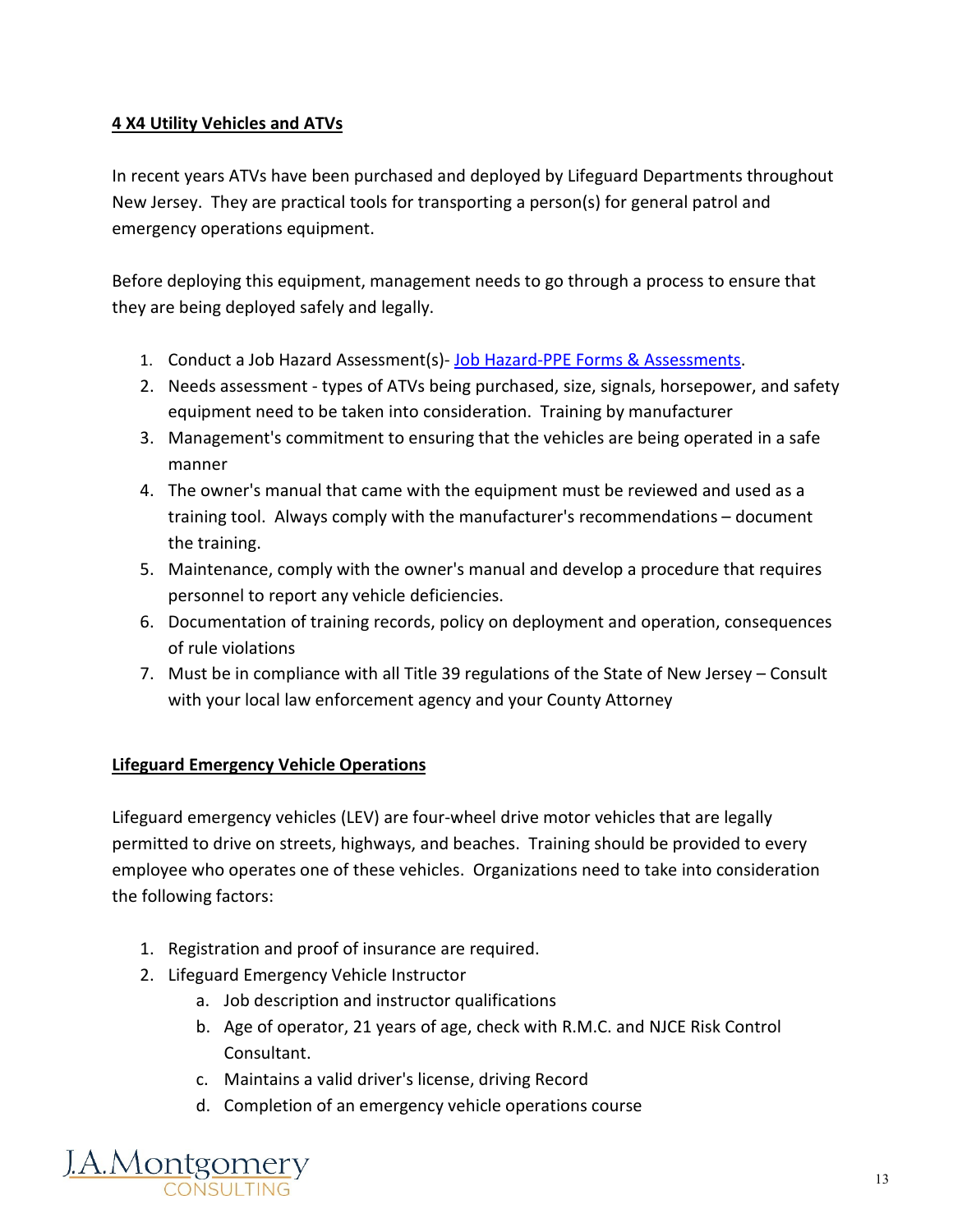- 3. Lifeguard Emergency Vehicle Operator
	- a. Minimum age 18 years of age
	- b. Lifeguard qualifications, experience, and valid driver's license
	- c. Open water lifeguard certification
	- d. Training successful completion of a course of no less than 24 hours in lifeguard emergency vehicle operations
	- e. Driving Record demonstrated proof of a safe driving record based on a check of the driver's license history
	- f. Refresher training
	- g. Training and proficiency with the vehicle's emergency equipment
- 4. Lifeguard Emergency Vehicle Equipment (minimum)
	- a. Emergency warning lights in accordance with state requirements
	- b. Siren and public address system
	- c. Decals or other markings to indicate the name of the agency and other appropriate information, such as "Lifeguard," Emergencies call 911
	- d. Backup alarm
	- e. Appropriate rescue equipment based on vehicle type and capabilities
	- f. Two-way radio system<sup>[19](#page-13-0)</sup>

#### **Competition**

Lifeguard competitions are very popular. If an injury were to occur, would the sponsor or organization be able to explain the purpose of sponsoring these types of activities?

- The basic objectives of a Lifeguard Competition should be clearly promoted in the competition paperwork. The below-listed objectives are an example and were taken from the U.S.L.A. Lifeguard Competition Webpage.
	- 1. To sustain and uplift employee morale;
	- 2. To stimulate personal interest in rescue skill training; and
	- 3. To acquaint the general public with water safety procedures and skills used daily by professional lifeguards to advance public safety at the beach<sup>[20](#page-13-1)</sup>
- The sponsor needs to be prepared to explain the "why" behind the activities being promoted during the competition and how they meet the competition's stated

<span id="page-13-1"></span><span id="page-13-0"></span><sup>20</sup> https://www.usla.org/page/NATIONALRULES



<sup>&</sup>lt;sup>19</sup> https://cdn.ymaws.com/www.usla.org/resource/resmgr/guidelines/usla\_guideline\_004\_vehicle\_o.pdf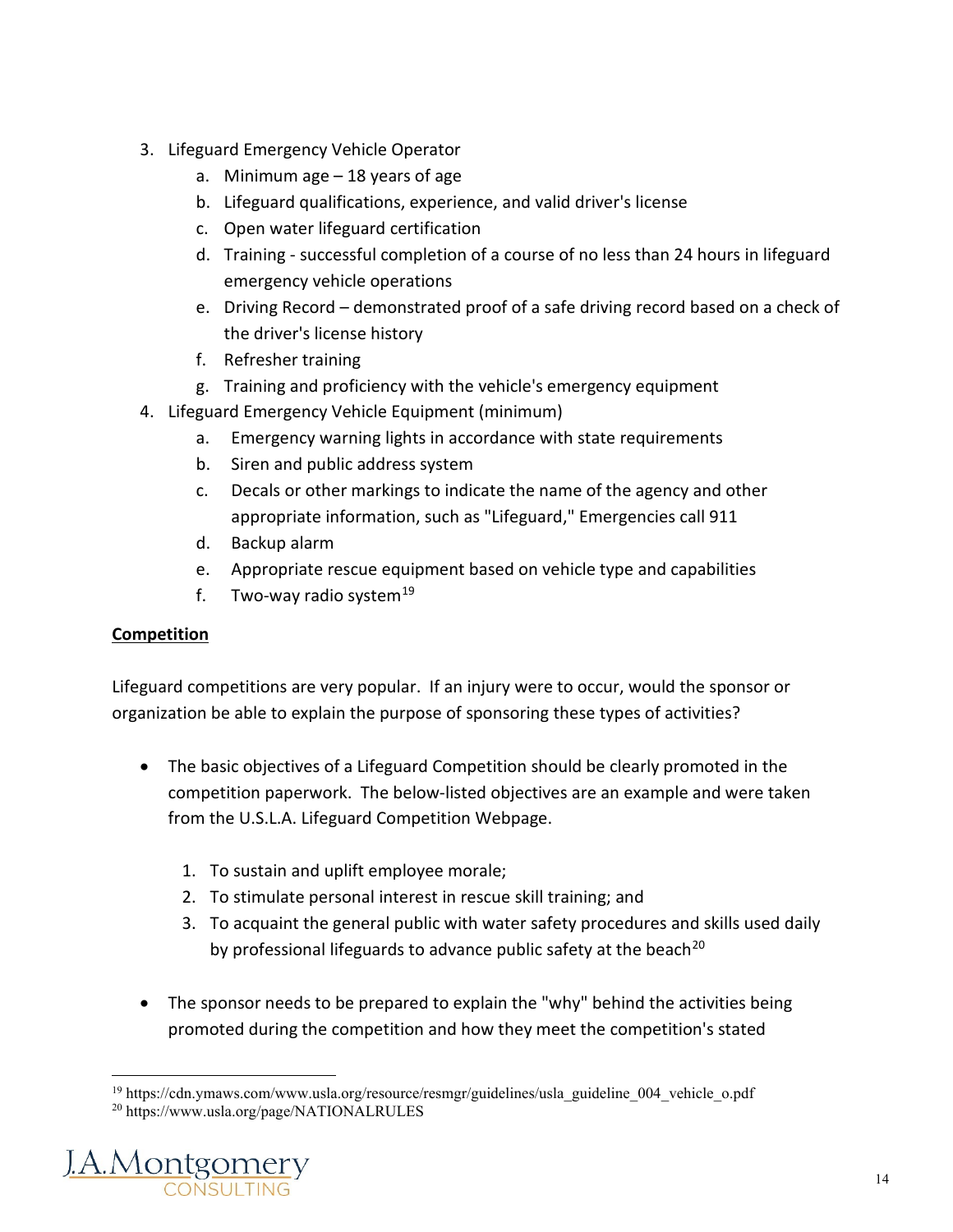objectives. Why is swimming part of the competition, why is running part of the competition, why is rowing a boat part of the competition, why is a paddleboard or a kayak part of the competition, and how do the activities relate to rescue and water safety procedures.

- Promote a safe competitive environment
- Safety procedures and emergency alert procedures need to be in place and relayed to the officials and competitors.
- Competitors who participate in Lifeboat rowing activities or operate Personal Watercraft (PWC) should wear protective helmets and U.S.C.G. approved personal flotation devices. This rule should be clearly stated in the competition's rules and enforced by team supervisors, sponsors, and competition officials.
- During the competition, the competitors should be using or wearing the equipment they use during lifeguard operations.

The Safety Director's Office recommends that prior to any competition that the organization check with and verify to determine if the equipment being used during the event is designed for competition. If the equipment is approved for competition, the organization should obtain the manufacturer's approval in writing before participating in any competition.

Reference Material that may assist sponsors of Lifeguard Competitions:

U.S.L.A. Lifesaving Sports Rules – Effective 2021 <https://cdn.ymaws.com/www.usla.org/resource/resmgr/competition/uslalifesavingsportrules.pdf>

U.S.L.A. National Junior Lifeguard Competition Guidelines (Revised 8/2/15) <https://cdn.ymaws.com/www.usla.org/resource/resmgr/Docs/uslaJuniorGuardcomprules0802.pdf>

USLA U19 Competition Rules (Revised 7/20/17) https://cdn.ymaws.com/www.usla.org/resource/resmgr/competition/U19 Rules- KI edit 7-20-[2017.pdf](https://cdn.ymaws.com/www.usla.org/resource/resmgr/competition/U19_Rules-_KI_edit_7-20-2017.pdf)

#### **Lifeguard Surf Boats, Dories, Lifeboats**

For years, Lifeguard Surf Boats have been used for lifesaving activities and competitions. There is a strong tradition behind their use, but each County needs to evaluate its effectiveness. Technology and lifesaving equipment have steadily improved, and new equipment and techniques must be considered.

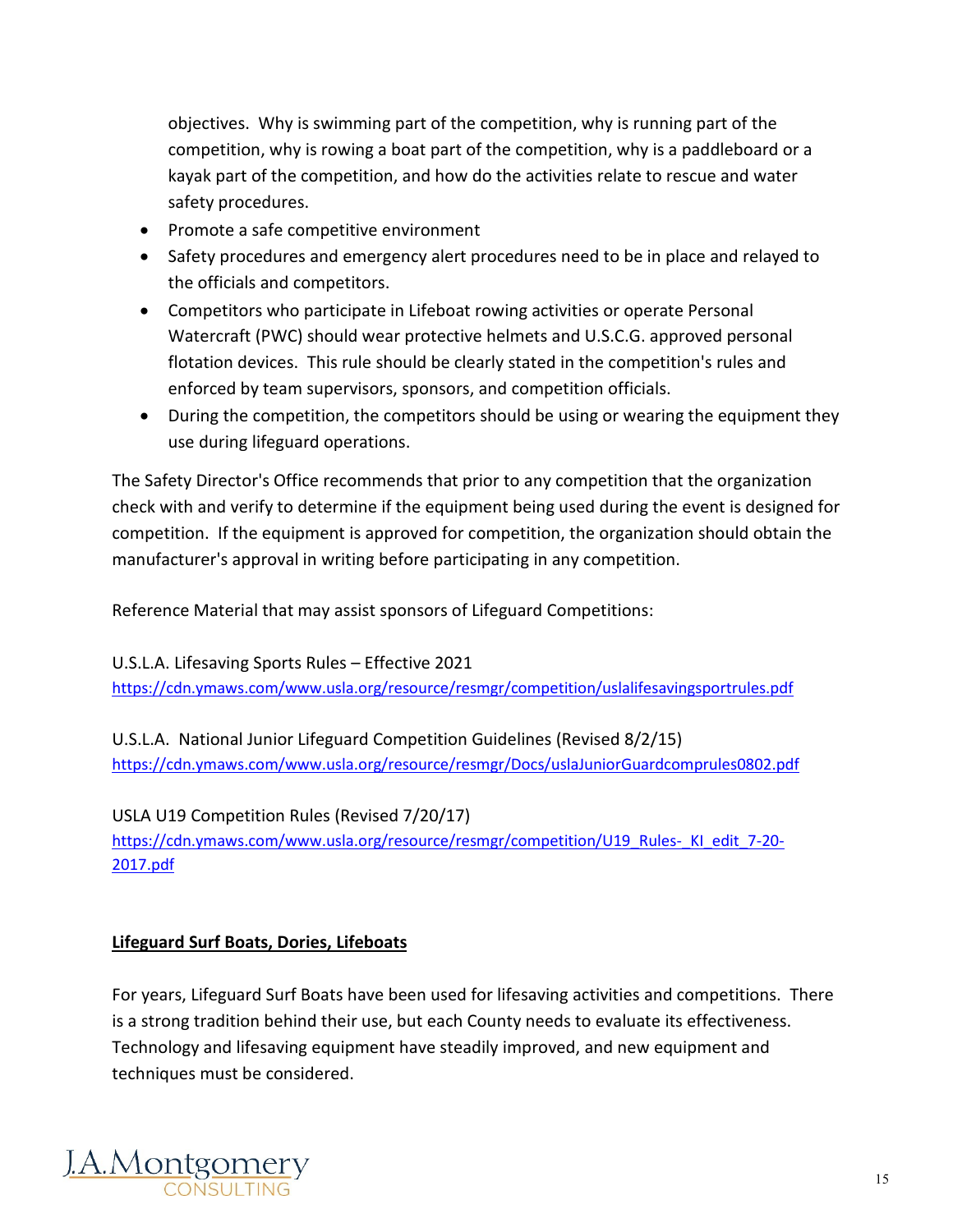Conduct an assessment and go through the S.A.R.A. process to determine if the costs and use of these rowboats meet the agency's needs.

Some of the factors that need to be taken into account:

- How often are the boats used for a rescue?
- How many lifeguards are required in order to operate and save a person in distress safely?
- How many employees have been injured using these boats?
- What is the cost of purchasing and maintaining the boats versus other lifesaving equipment?
- What can be done to minimize injuries; policies that outline how and when they can be deployed; use of safety equipment (helmets), number of persons in the boat, training, experience, and other factors that would assist in making a sound policy decision?
- Would rescue boards be more effective?
- Would PWCs be more effective?

Keep in mind that if and when an incident occurs, and a lifeboat is used or involved in an injury or loss of life, questions will be asked! You need to be prepared to answer those questions. Most likely, they will start with, "why do you use these lifeboats?" The most common answer is, "we have always used them," this is a traditional response, and it is just the opening for a salvo of follow-up questions that will be designed to make you look incompetent. Before depositions and or Court, attorneys will prepare a line of questioning designed to get answers that are favorable to their client; remember this is an adversarial system. An attorney's goal is to win. Attorneys will usually ask questions that they already know the answer to, and they will consult with an expert in the field to prepare those questions. Experts (current and former lifeguards) will be used to challenge your thoughts on the traditional use of this equipment. They will always bring up continuous improvement, research, and alternative solutions that they believe would work better. Be prepared!

Special Note: The equipment being used for competitions must be designed for that purpose. Check the manufacturer's user manual as in many cases, the surfboat is a work boat designed for beach patrol use to patrol and guard crowds of bathers from the ocean side of the crowd as opposed to the beachside, rescue bathers and boaters, and respond to other emergencies in coastal waters. One manufacturer of these surfboats has stated that the company does not make, design, manufacture, or promote race boats, only rescue boats. In addition to this, the manufacturer stated that their surfboat is to be rowed by two trained lifeguards, and it is

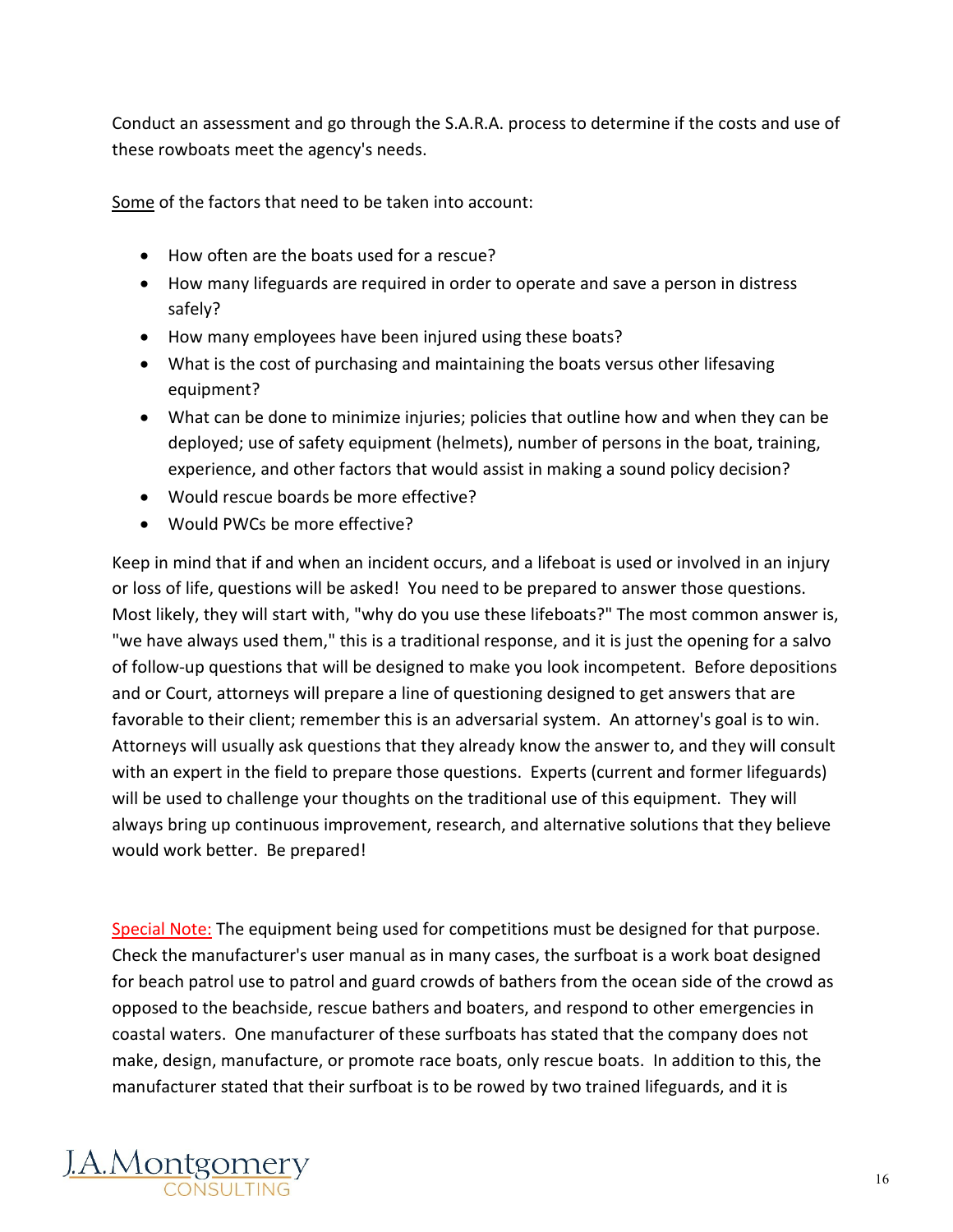desirable to bring the vessel to shore stern first to enable better control.<sup>[21](#page-16-0)</sup>

#### **Personal Rescue Watercraft Agency Certification**

According to the United States Lifeguard Association:

*Personal rescue watercraft (PRWC) are employed by professional aquatic rescuers in a wide variety of environments. Their cost, size, speed, power, maneuverability, and relative ease of handling all contribute to their value in rescue operations. Like all motorboats, personal rescue watercraft can pose hazards to the operator, crewperson, passenger(s), and others. Operators and crew persons must be properly trained and issued the equipment they will need to perform their task adequately. This is especially true if the operator is assigned to patrol and rescue in challenging aquatic conditions.[22](#page-16-1)*

The United States Lifesaving Association convened experts in this field from organizations with extensive experience in the use of personal rescue watercraft. Their professional knowledge of the subject ranged from large surf to relatively calm conditions, warm water to relatively cold, and a wide variety of aquatic areas of the United States. These guidelines represent USLA recommended minimum standards for training and equipping operators to use personal rescue watercraft (PRWC).<sup>[23](#page-16-2)</sup>

Agencies are encouraged to exceed these standards, particularly in areas where environmental challenges and rescue frequency exceed the norm. [24](#page-16-3)

The U.S.L.A.'s standards are available on their website:

[https://cdn.ymaws.com/www.usla.org/resource/resmgr/guidelines/usla\\_guideline\\_007\\_certifica.pdf](https://cdn.ymaws.com/www.usla.org/resource/resmgr/guidelines/usla_guideline_007_certifica.pdf) Agencies are encouraged to develop agency standards by conducting a needs assessment (S.A.R.A.). Policies at a minimum should include the type of authorized equipment being used, age of the operator, licensing, training, safety equipment for the operators (helmets), deployment (surf conditions and operator risk), number of persons deployed on the equipment, rescue equipment on the PWC, inspections, maintenance, and documentation.

<span id="page-16-3"></span><span id="page-16-2"></span><span id="page-16-1"></span><span id="page-16-0"></span><sup>&</sup>lt;sup>24</sup> https://cdn.ymaws.com/www.usla.org/resource/resmgr/guidelines/usla\_guideline<sup>-007-</sup>certifica.pdf



<sup>&</sup>lt;sup>21</sup> Department of Labor and Workforce Development, State of New Jersey. (April 2022) Inspection Number: F 59-02-047 (Van Duyne Bros. Company) p. 1.<br><sup>22</sup> https://cdn.ymaws.com/www.usla.org/resource/resmgr/guidelines/usla\_guideline\_007\_certifica.pdf

<sup>&</sup>lt;sup>23</sup> https://cdn.ymaws.com/www.usla.org/resource/resmgr/guidelines/usla\_guideline\_007\_certifica.pdf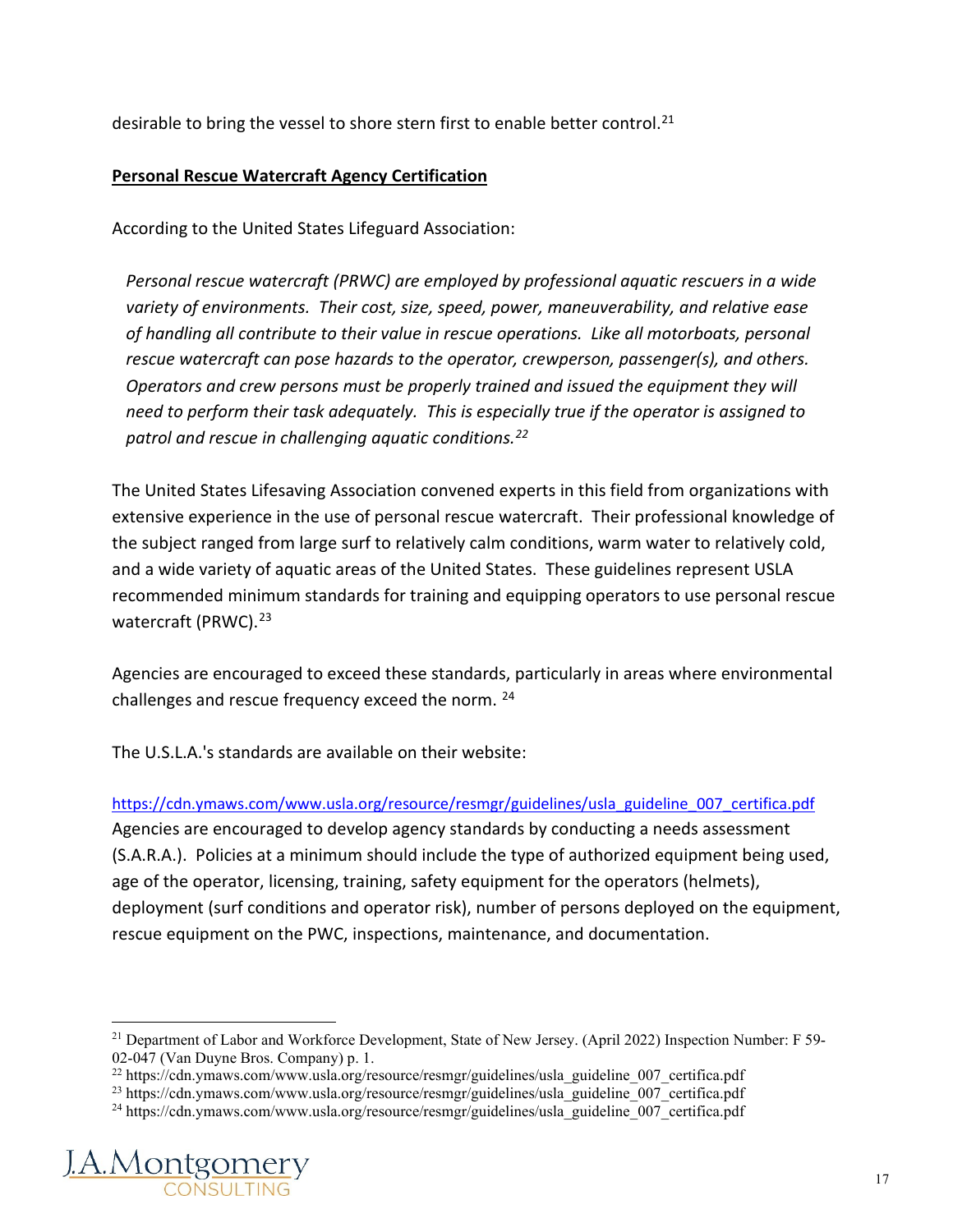#### **Uniform Flag Standards for Beach Operations**

In New Jersey, there appears to be a lack of beach flag standards. Tourists may visit several different beaches, and each jurisdiction posts and uses different flags for varying conditions. Some may not even have a flag system. This is an area of concern as consistency is essential when dealing with the public. The Safety Director's Office recommends that the Lifeguard Associations (Committee) get together and develop a universal system that creates consistency on our beaches and beach entryways.

Guidelines and procedures need to be developed on how flags can be used to designate bathing areas, bathing conditions, and weather conditions.

Flexibility on posting of flags needs to be discussed, as conditions may vary on each beach. Procedures for documenting why a specific flag was posted. The sources used and the information that the decision-maker had at the time of the decision. Procedures as to how feedback from lifeguards will be addressed who are deployed on beaches that have special conditions. These special conditions may include rip currents, traveling rips, spilling breakers, plunging breakers, backwash, and wind direction.

Signage at key points of entry and on lifeguard stands are strongly recommended. One organization posted QR codes on its lifeguard stands that linked the user to its website for additional safety information. Other agencies posted information about beach conditions and flagging on their website. Some of these links have safety videos that explain the rules of the beach and safety procedures. This is an excellent way of educating the public and shows your concern for the safety of the bathers.

In 2018, DeRosa Aquatics studied this challenge and made several recommendations.

- The report emphasizes the need to conduct an assessment of each particular beach area and post warnings relative to the specific risks found at that beach.
- The report emphasized the use of graphical symbols over length of word-based signs.
- Sign placement was addressed, and adequacy of the warnings, as courts, often look for a signal word/alert describing the severity of the hazard and a brief explanation of the nature of the hazard. If signs do not meet these design standards, they may be deemed "inadequate warnings."
- The importance of standardizing flag warning systems at ocean beaches

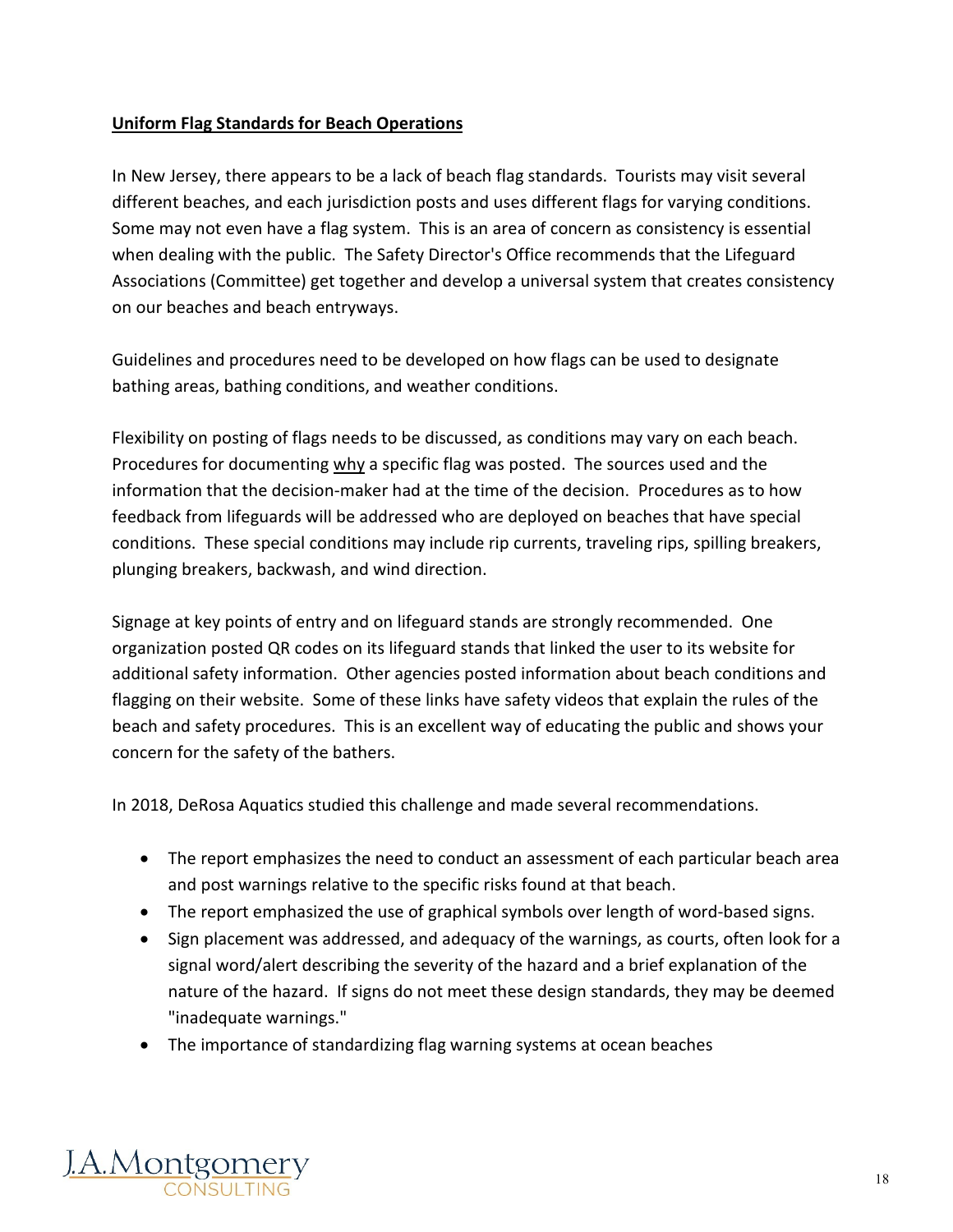• Creation of a water safety page on a members' website, wherein municipalities can post specific water safety information as well as rules and regulations relative to their specific beaches, and much more<sup>25</sup>

This is an excellent document that is designed to assist Municipalities and Lifeguard operations with the challenges of developing and posting signage at their respective beaches.

Resources for this topic can be located on the Atlantic County Municipal Joint Insurance Fund, the International Standards for Beach Safety and Information Flags, and the Honolulu Emergency Services Departments' web pages.

<http://arc.usla.org/publicinfo/library/flagwarningstandardsilsfinal20FEB04.pdf>

#### <https://www.honolulu.gov/esdosls/followthebeachsigns.html>

The Safety Director's Office recommends that the Beach Patrol Organizations convene a committee to address signage.

#### **Critical Incident Debriefing**

There are two parts to the Critical Incident Debriefing procedure. The first part is to check on the well-being of your personnel, and the second part is to review the incident to determine the effectiveness of the response.

#### *Personnel:*

Maintaining the mental health of our personnel should be a top priority. Lifeguarding is a public safety operation, and personnel will see and experience traumatic incidents that they may have never experienced in the past. They include the loss of life, amputations, cardiac arrest, medical events, injuries to fellow employees, and much more. The effects of these incidents on personnel vary greatly; some may react negatively during the incident, others may suffer long-term stress, and others will move on to the next incident with little or no effect on their well-being.

Agency leaders and supervisors need to recognize the signs of stress or mental decline and speak with each individual in private to see how the event affected the responder. The agency

<span id="page-18-0"></span><sup>25</sup> <https://acmjif.org/wp-content/uploads/2016/06/Beach-Signage-Guidelines.pdf>